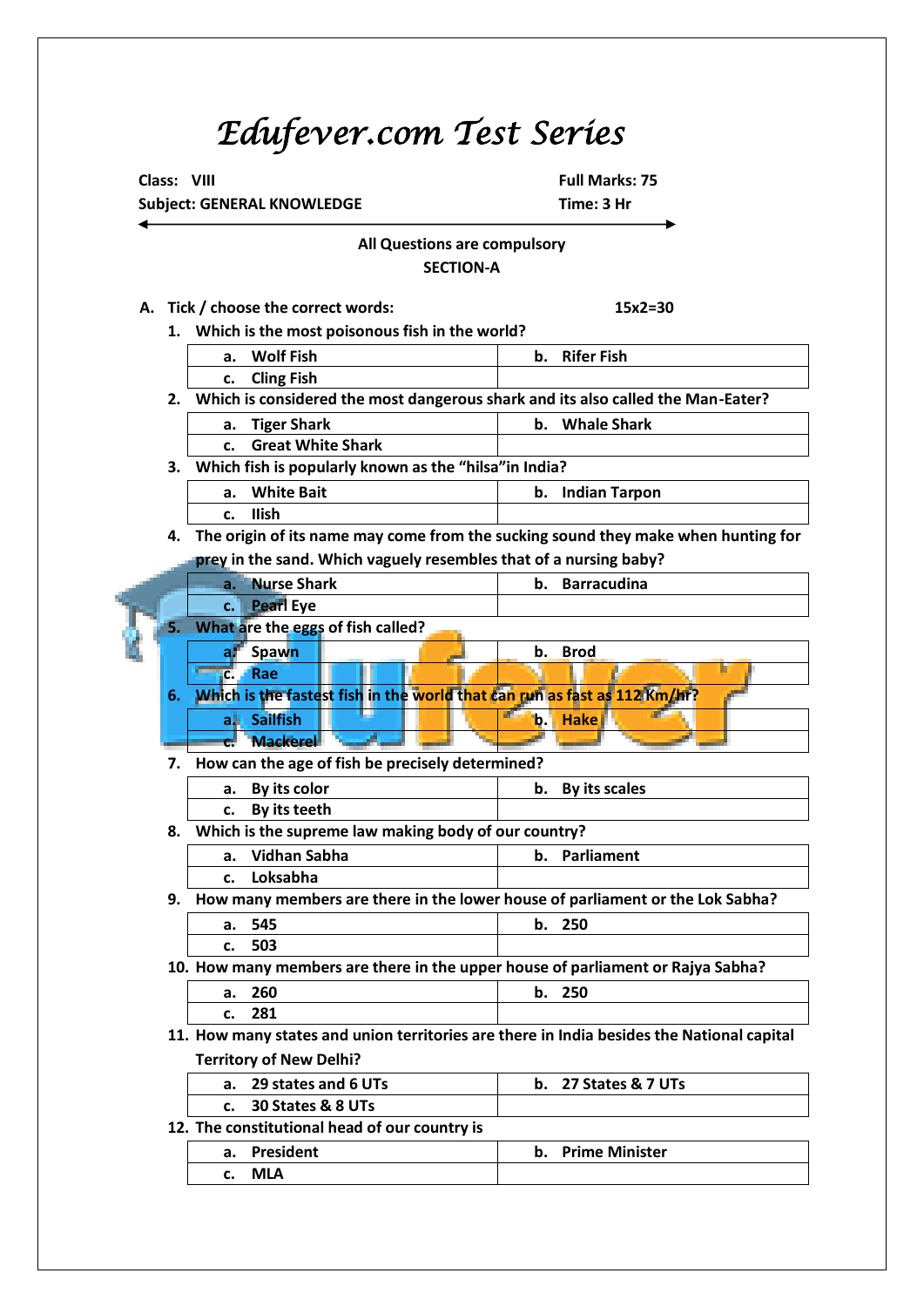#### **13. Which one of the following cities is located on the bank of Yamuna?**

|    | a. Madurai                                        | b. | Patna             |
|----|---------------------------------------------------|----|-------------------|
|    | c. New Delhi                                      |    |                   |
|    | 14. Guwahati is located on the bank of the river? |    |                   |
|    | a. Sabarmati                                      | b. | <b>Brahmputra</b> |
| c. | Ganga                                             |    |                   |
|    | 15. Varanasi is located on the bank of river.     |    |                   |
| a. | Kali                                              | b. | <b>Bhadra</b>     |
| c. | Ganga                                             |    |                   |

### **SECTION-B**

| В. |                 | Match the column A and Column B: | 5                    |  |
|----|-----------------|----------------------------------|----------------------|--|
|    | <b>Column A</b> |                                  | <b>Column B</b>      |  |
|    | i.              | Lucknow                          | Ganga<br>а.          |  |
|    | ii.             | Kannauj                          | Godavari<br>b.       |  |
|    | iii.            | <b>Mathura</b>                   | Hooghly<br>c.        |  |
|    | iv.             | Pune                             | <b>Brahmni</b><br>d. |  |
|    | v.              | <b>Surat</b>                     | Mahanadi<br>e.       |  |
|    | vi.             | Kota                             | f.<br>Gomti          |  |
|    | vii.            | <b>Kolkatta</b>                  | Yamuna<br>g.         |  |
|    | viii.           | <b>Nanded</b>                    | Chambal<br>h.        |  |
|    | ix.             | <b>Cuttack</b>                   | <b>Tapti</b><br>i.   |  |
|    | $X -$           | <b>Rour</b> kela                 | Mula mutha           |  |

**C. Match the following countries with the names of their parliaments: 10**

|                 | Ŧ                               |                                       |
|-----------------|---------------------------------|---------------------------------------|
| <b>Column A</b> |                                 | <b>Column B</b>                       |
| ۱.              | <b>Spain</b>                    | <b>Congress</b><br>a.                 |
| ii.             | Saudi Arabia                    | <b>Majlis Al Umma</b><br>b.           |
| iii.            | <b>Kuwait</b>                   | <b>Cortes generates</b><br>c.         |
| iv.             | <b>United States of America</b> | Rashtriya Panchayat<br>d.             |
| v.              | <b>Nepal</b>                    | Parliament<br>e.                      |
| vi.             | <b>Australia</b>                | f.<br><b>National People congress</b> |
| vii.            | Japan                           | <b>Federal Assembly</b><br>g.         |
| viii.           | <b>Switzerland</b>              | <b>Majlis Al Shura</b><br>h.          |
| ix.             | India                           | i.<br><b>Majlis</b>                   |
| x.              | <b>United Kingdom</b>           | <b>Federal Parliament</b><br>i.       |
| xi.             | <b>Iran</b>                     | k.<br><b>Storting</b>                 |
| xii.            | <b>Norway</b>                   | <b>Diet</b><br>ı.                     |
| xiii.           | China                           | <b>Sonsed</b><br>m.                   |
| xiv.            | Israel                          | <b>Knesset</b><br>n.                  |
| XV.             | Germany                         | <b>Bundestag</b><br>ο.                |